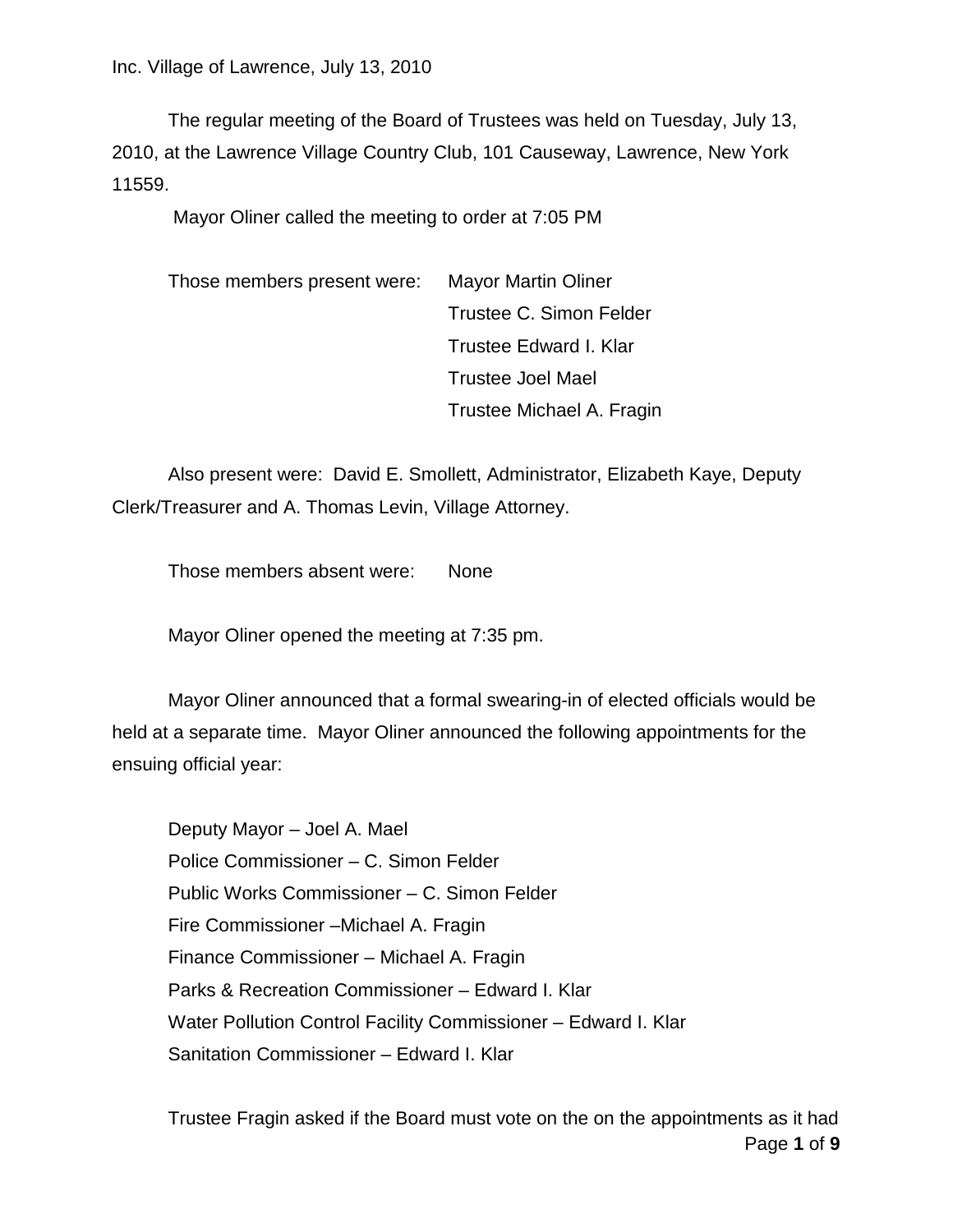Inc. Village of Lawrence, July 13, 2010 in the past. Village Attorney Levin indicated that Board approval was not required to make the appointments effective.

Administrator Smollett presented the election results having been certified on election night by himself as Village Clerk and by the Election Inspectors:

| Mayor -   | <b>Martin Oliner</b> | 731 votes |
|-----------|----------------------|-----------|
| Trustee - | C. Simon Felder      | 559 votes |
| Trustee - | Edward I. Klar       | 416 votes |
| Trustee - | Faye Lowinger        | 389 votes |
| Trustee - | David M. Stein       | 256 votes |

Village Attorney Levin reviewed Intro Bill L8-10 which as noticed would amend the ZBA from a five member board to seven members and from a five-year staggered term to three-years. Since noticing the law, an alternative was drafted which maintained the board at five members but still reduced the term to three years.

Trustee Felder read an unsigned letter he had received from two residents concerning the ZBA. The letter suggested the need for the ZBA to meet more often or increase the number of members so cases would be heard on a timelier basis. The letter also suggested the need to broaden representation by setting term limits and reducing the terms of office or allowing elections to be held.

Trustee Klar commented that the second draft of the law did not indicate what constituted a quorum. Village Attorney Levin noted that unless otherwise stated, State law dictates that a majority of the whole board constitutes a quorum.

Trustee Fragin asked if the ZBA could be an elected board as opposed to appointed. Village Attorney Levin indicated that the Village has the power to supersede State law on this and change the ZBA to an elected board.

At 7:15 pm, Deputy Mayor Mael moved to open the public hearing on Intro Bill L8-10, which was seconded by Trustee Klar, and unanimously approved.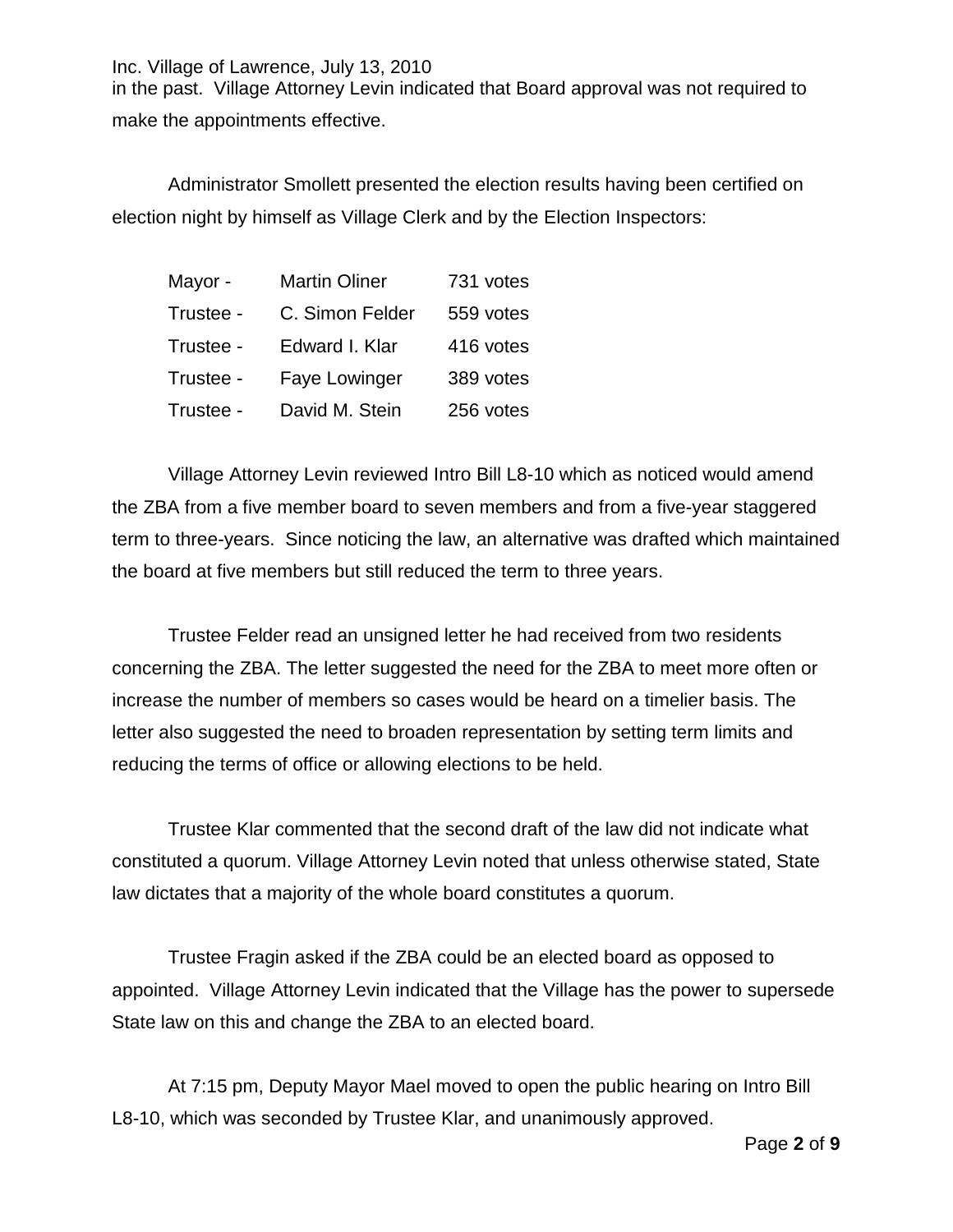Mr. Gottlieb, ZBA member, commented that terms should not be reduced so as to allow time for a learning curve. Village Attorney Levin noted that members and alternates are required by State law to receive training.

There being no further comments from the public, at 7:34 pm, Trustee Fragin moved to close the public hearing, which was seconded by Trustee Klar, and unanimously approved.

Trustee Fragin opined that the term of office should remain at five years.

Mayor Oliner certified as to the need to act on this legislation without waiting to have the final text for the statutory period. Trustee Klar moved to adopt amended Intro Bill L8-10 as Local Law 5 of 2010, which was seconded by Deputy Mayor Mael and approved by all with the exception of Trustee Fragin who voted Nay.

Mayor Oliner opened the Good and Welfare portion of the meeting.

Mr. Hirmes, Firethorne Drive, requested placement of a stop sign at the intersection of Washington Avenue and Firethorne Drive. Building Superintendent Ryder indicated that shrubbery at this intersection could be cut-back to allow for better line of sight. Deputy Mayor Mael agreed with cutting back the shrubbery and suggested the Board consider placing a traffic mirror on the other side of the intersection to improve visibility. Mr. Ryder confirmed that the shrubbery is on the Village's right-ofway. Mayor Oliner asked the Board to visit the site.

Trustee Fragin requested approval to refund a fee to Temple Yehuda Tzvi (KBYT), Cedarhurst due to the loss of electricity at the Club during its annual dinner. Mayor Oliner asked Administrator Smollett to arrange a meeting with the Rabbi to discuss the matter and he would make a recommendation to the Board.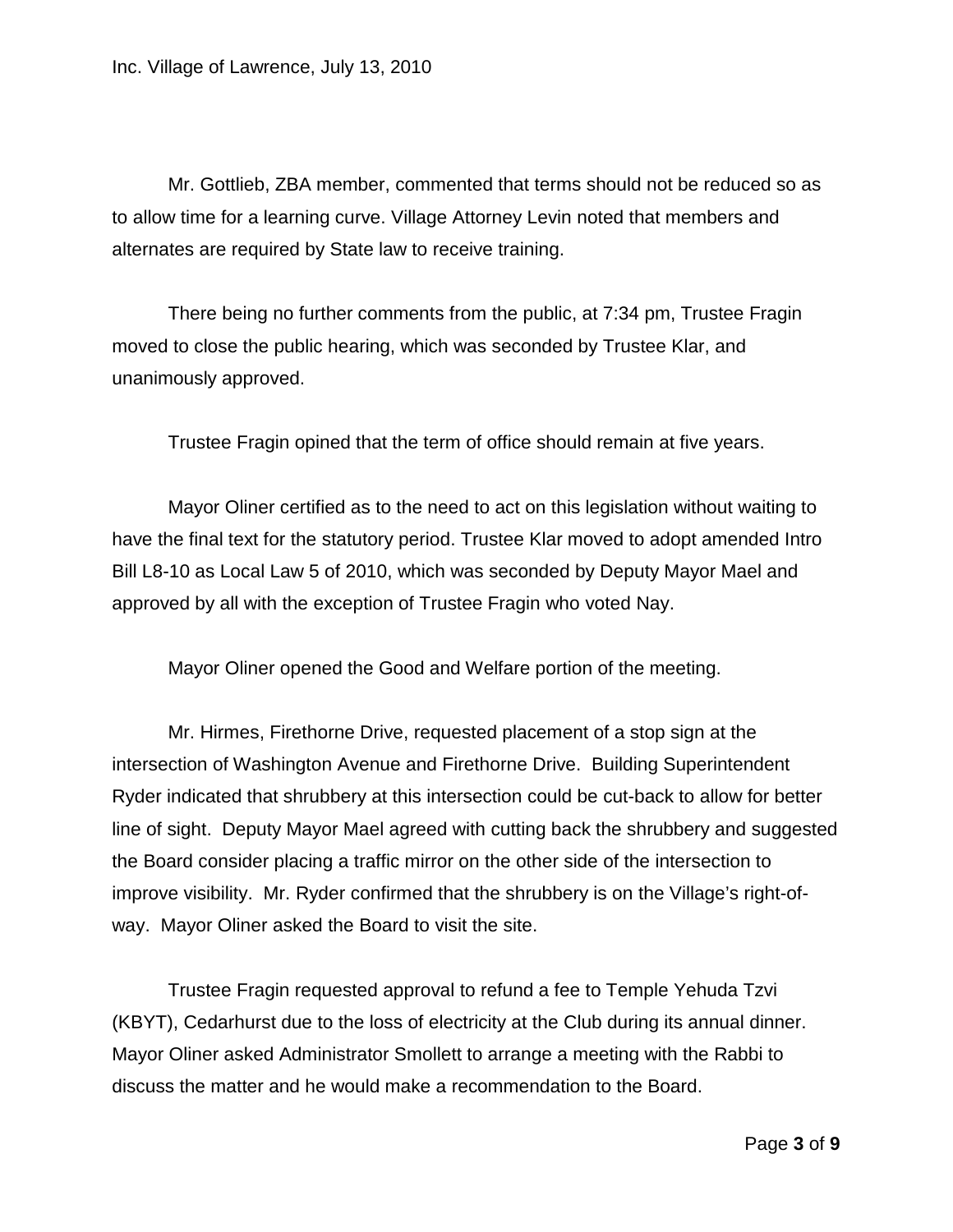Trustee Klar moved to schedule public hearings at the next regular meeting for Intro Bill #9-10 in relation to alternate members of the Zoning Board of Appeals and Planning Board and for Intro Bill #10-10 related to terms of office for various officers and appointees. The motion was seconded by Trustee Fragin, and unanimously approved.

Mayor Oliner noted that existing members of the Zoning Board of Appeals and Board of Building Design whose terms have expired will continue as hold-over appointments until new appointments are made after he studies such appointments further.

Mayor Oliner announced that all other existing positions not appointed at this time, and for which the terms have expired, would be held-over pending further review and/ or passage of the aforementioned Intro Bill #10-10. Further, those positions which may need to be created would not be done so at this time.

Mayor Oliner made the following appointment for the respective term of office:

Simon Gluck Acting Village Justice 1 Year Term

Trustee Klar moved to approve the foregoing appointment, which was seconded by Deputy Mayor Mael, and unanimously approved.

Mayor Oliner made the following appointments to the Planning Board for the respective terms of office:

| Geri Gindea | <b>Member Planning Board</b>               | 5 Year Term |
|-------------|--------------------------------------------|-------------|
| Geri Gindea | <b>Chair Planning Board</b>                | 1 Year Term |
|             | Jacqueline Handel Alternate Planning Board | 1 Year Term |
|             | Lawrence Levitan Alternate Planning Board  | 1 Year Term |

Trustee Klar moved to approve the foregoing appointments to the Planning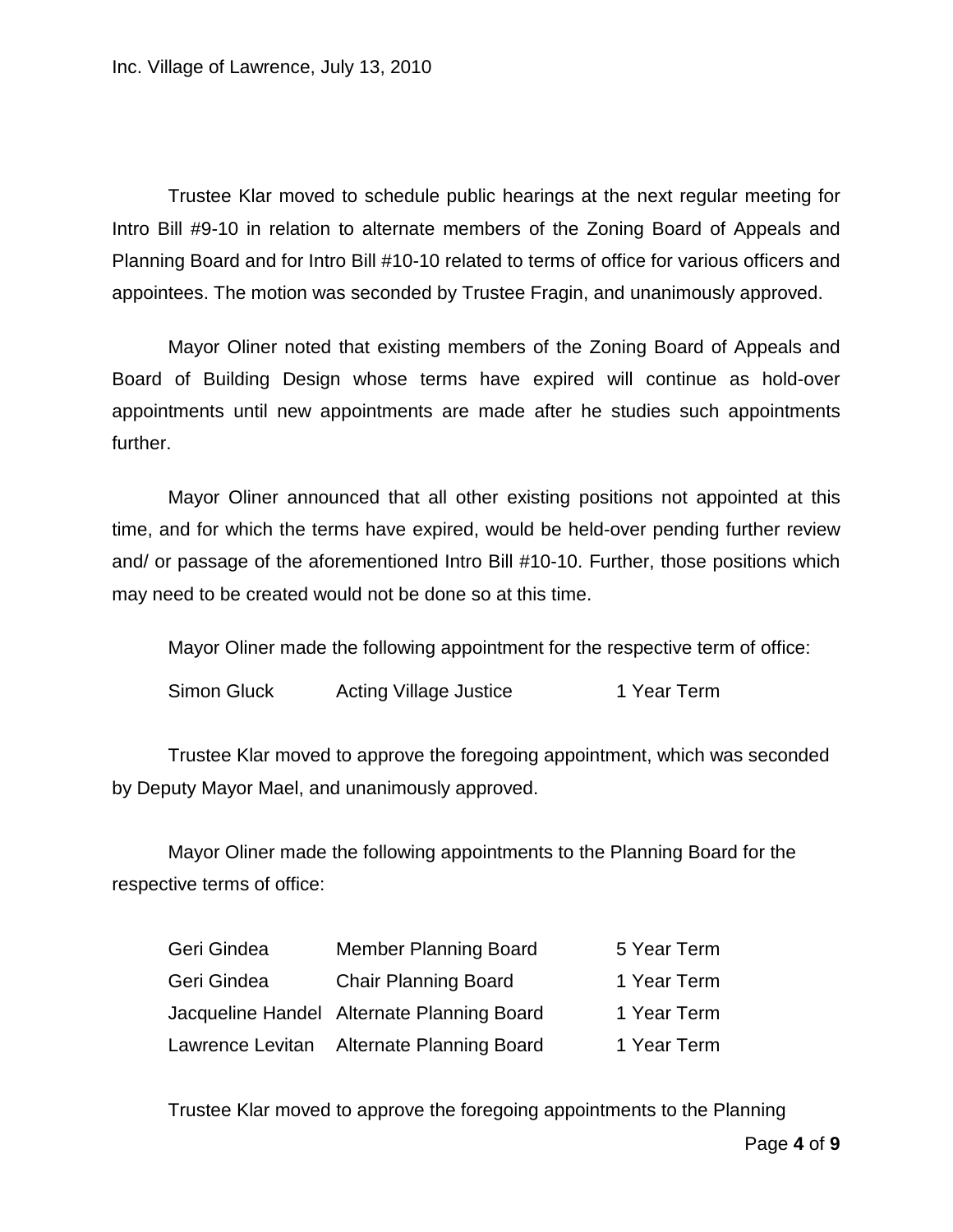Mayor Oliner made the following appointments to the Park Commission for the respective terms of office:

| <b>Barry Schwartz</b>    | <b>Member Park Commission</b>                   | 1 Year Term |
|--------------------------|-------------------------------------------------|-------------|
| <b>Barry Schwartz</b>    | <b>Chairman Park Commission</b>                 | 1 Year Term |
| Jeffrey Ledermam         | Vice Chairman Park Commission 1 Year Term       |             |
| <b>Martin Levi</b>       | <b>Member Park Commission</b>                   | 1 Year Term |
| <b>Barry Mayer</b>       | <b>Member Park Commission</b>                   | 1 Year Term |
| Michael Levine           | <b>Member Park Commission</b>                   | 1 Year Term |
| <b>Francine Sicklick</b> | <b>Member Park Commission</b>                   | 1 Year Term |
| <b>Howard Siskind</b>    | <b>Member Park Commission</b>                   | 1 Year Term |
| Edward I. Klar           | <b>Member Park Commission</b>                   | 1 Year Term |
|                          | <b>Howard Teitlebaum Member Park Commission</b> | 1 Year Term |

Trustee Klar moved to approve the foregoing appointments to the Park Commission, which was seconded by Mayor Oliner and unanimously approved.

|                   | Mayor Oliner made the following appointments for their respective terms: |             |  |
|-------------------|--------------------------------------------------------------------------|-------------|--|
| Saul Klausner     | Representative Town Village                                              |             |  |
|                   | <b>Aircraft Safety &amp; Noise</b>                                       |             |  |
|                   | Abatement Committee (TVASNAC) 1 Year Term                                |             |  |
| Dr. Marc Sicklick | Liaison to Nassau County Office                                          |             |  |
|                   | Of Emergency Management                                                  | 1 Year Term |  |

Mayor Oliner announced the following additional appointments/designations: TD Bank Official Depositories Capital One **Citibank** Flushing Commercial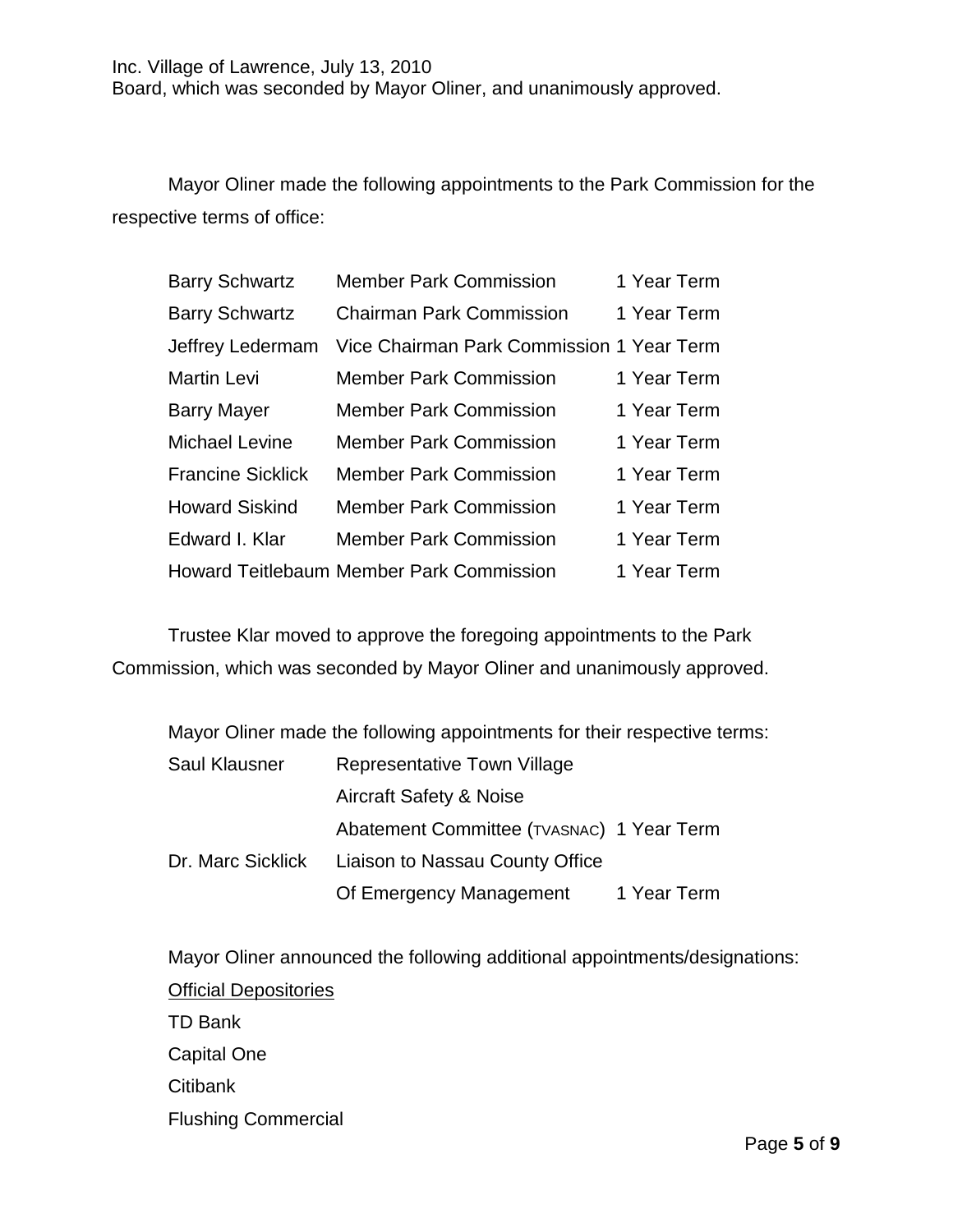## Official Newspaper

**Herald** 

Trustee Klar moved to approve the Official Depositories and Official Newspaper, which was seconded by Deputy Mayor Mael and unanimously approved.

Mayor Oliner announced the following meeting dates for the ensuing year:

## Meetings

Board of Trustees: Dates as Per Calendar at 8:00 pm Board of Building Design: First Monday of the month at 7:15 pm Board of Zoning & Appeals: As Per Calendar

Mayor Oliner designated the following positions as authorized signers for the Village:

Mayor, Deputy Mayor, Treasurer with no facsimile signatures other than for payroll checks

Trustee Klar moved to approve the authorized signers, which was seconded by Deputy Mayor Mael and unanimously approved.

Administrator Smollett presented the bidders with the lowest prices for various irrigation materials. Mayor Oliner moved to accept Atlantic Irrigation, Central Irrigation & Supply and Nassau Plumbing as the lowest responsible bidders for the respective items as reported by the Village Administrator, which was seconded by Deputy Mayor Mael, and unanimously approved. Mayor Oliner requested a history of spending for these vendors.

Mayor Oliner moved to accept the minutes of June  $10<sup>th</sup>$  and 28th, as corrected, which was seconded by Trustee Klar and unanimously approved.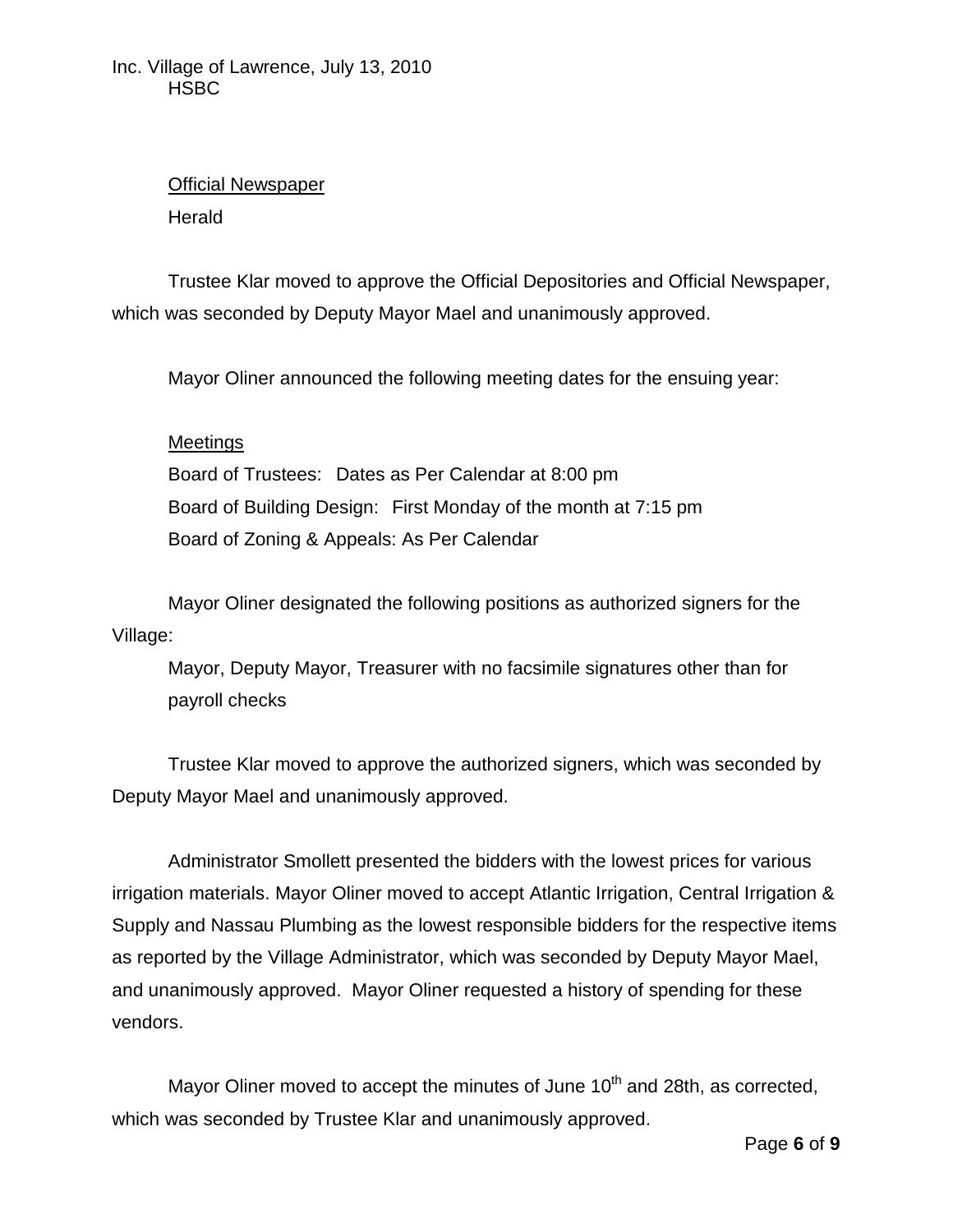Mayor Oliner announced a change in format for the Commissioners' Reports whereby formal reports would not be given other than for Emergency Management and for approval of the Abstracts. Trustees could instead bring up specific items as necessary.

Trustee Fragin questioned air-conditioning and electrical bills. Administrator Smollett explained that the air-conditioning at the Club required replacing/repairing in a number of locations. Trustee Fragin questioned plumbing bills for the Club. Administrator Smollett explained that several faucets in the men's locker room needed replacement.

Deputy Mayor Mael moved to approve the following Abstracts of Audited Vouchers, which was seconded by Trustee Fragin and unanimously approved: Abstract #'s 600-605, 224, 24-25, 27, 2266-2268

Trustee Felder asked about status of police reports with regard to details of accidents. Administrator Smollett indicated that he would follow-up. Trustee Felder referred to a letter he had sent to Legislator Kopel regarding placement of a traffic signal at Sutton and Broadway.

Trustee Klar inquired about the fountain installation at the  $9<sup>th</sup>$  hole. Administrator Smollett indicated that the manufacturer needed to know the depth of the pond before the fountain could be installed.

Trustee Klar asked about the Traffic Study on Williams Street. Administrator Smollett indicated that it was not yet ready.

Trustee Klar asked Administrator Smollett to make a recommendation regarding a request for one side of the street parking on Rosalind Place.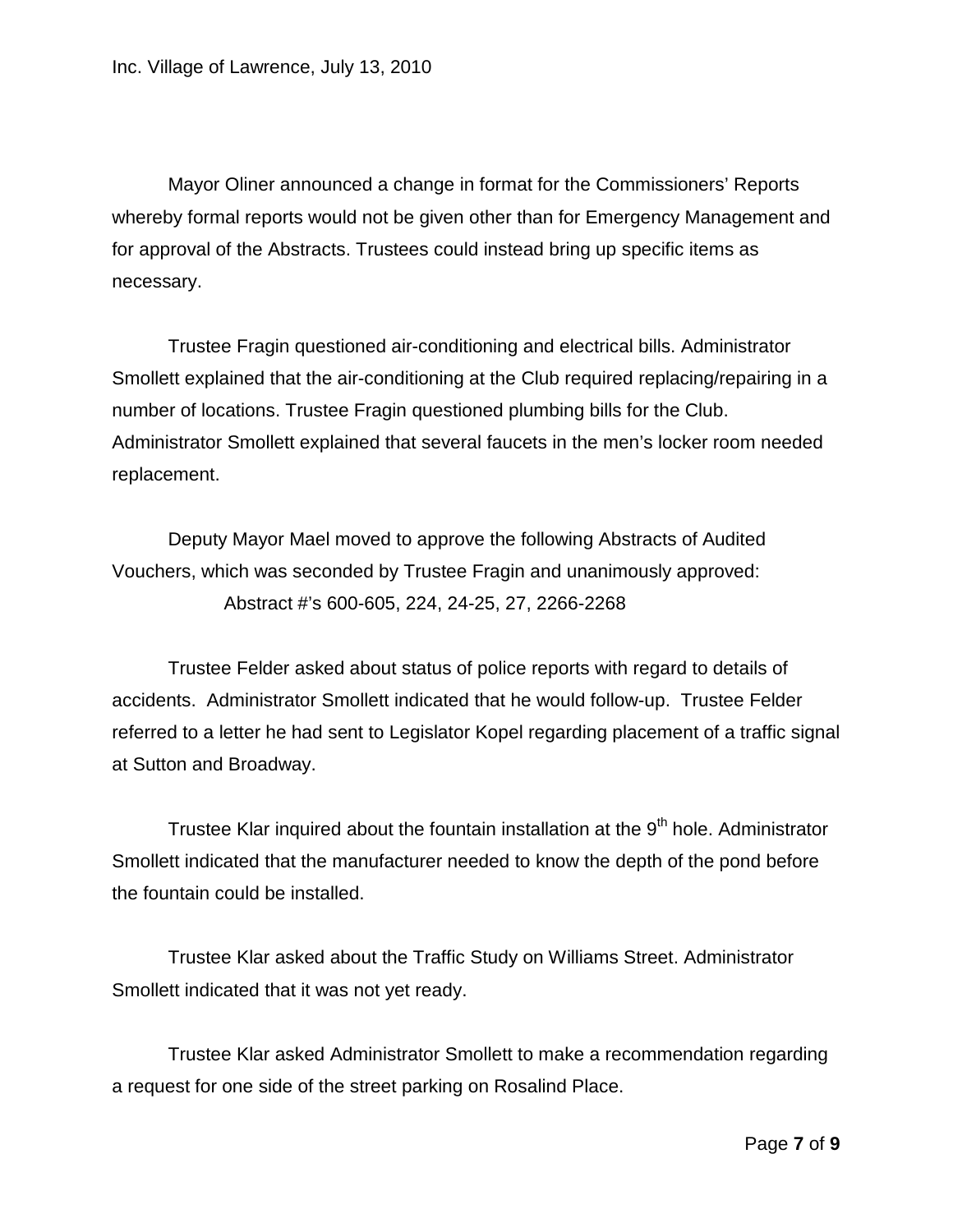Inc. Village of Lawrence, July 13, 2010

Mayor Oliner indicated that he intended to meet with the Police Department on a regular basis but that it was no longer necessary for a  $4<sup>th</sup>$  Precinct Officer to attend

Board meetings to discuss the monthly police report.

Deputy Mayor Mael commented that former Mayor Felder's letter to Legislator Kopel regarding a traffic signal at Sutton and Broadway did not have Board authorization and requested that a letter be sent to Legislator Kopel stating this. Trustee Felder asked why there was objection on the Board to this traffic signal. Trustee Klar commented that the Board had previously voted down a traffic device at this intersection and pointed out that Broadway is a County road so the County should decide the need for a traffic signal. Trustee Felder suggested that the letter to Legislator Kopel include wording that if a traffic study is done at some point, the Board would consider it. Trustee Fragin moved to authorize the Administration to draft the letter to Legislator Kopel, which was seconded by Deputy Mayor Mael, and unanimously approved.

## Old Business

Trustee Fragin moved to adopt Intro Bill 6-10 as Local Law 6 of 2010 for which a public hearing was held and concluded on June 10, 2010, to provide for the licensing of gardeners, landscapers and tree servicers. The motion was seconded by Deputy Mayor Mael and unanimously approved.

Trustee Fragin mentioned the problem with the timing of the lights on Route 878. Mayor Oliner indicated that he would be meeting with the Nassau County and New York State Departments of Transportation to address this and other issues.

Administrator Smollett informed the Board that the caterer had agreed to reduce the fee for the Rosenbloom affair.

Mayor Oliner stated that any remaining items under Old Business would be addressed via email with the Board or tabled until the next meeting.